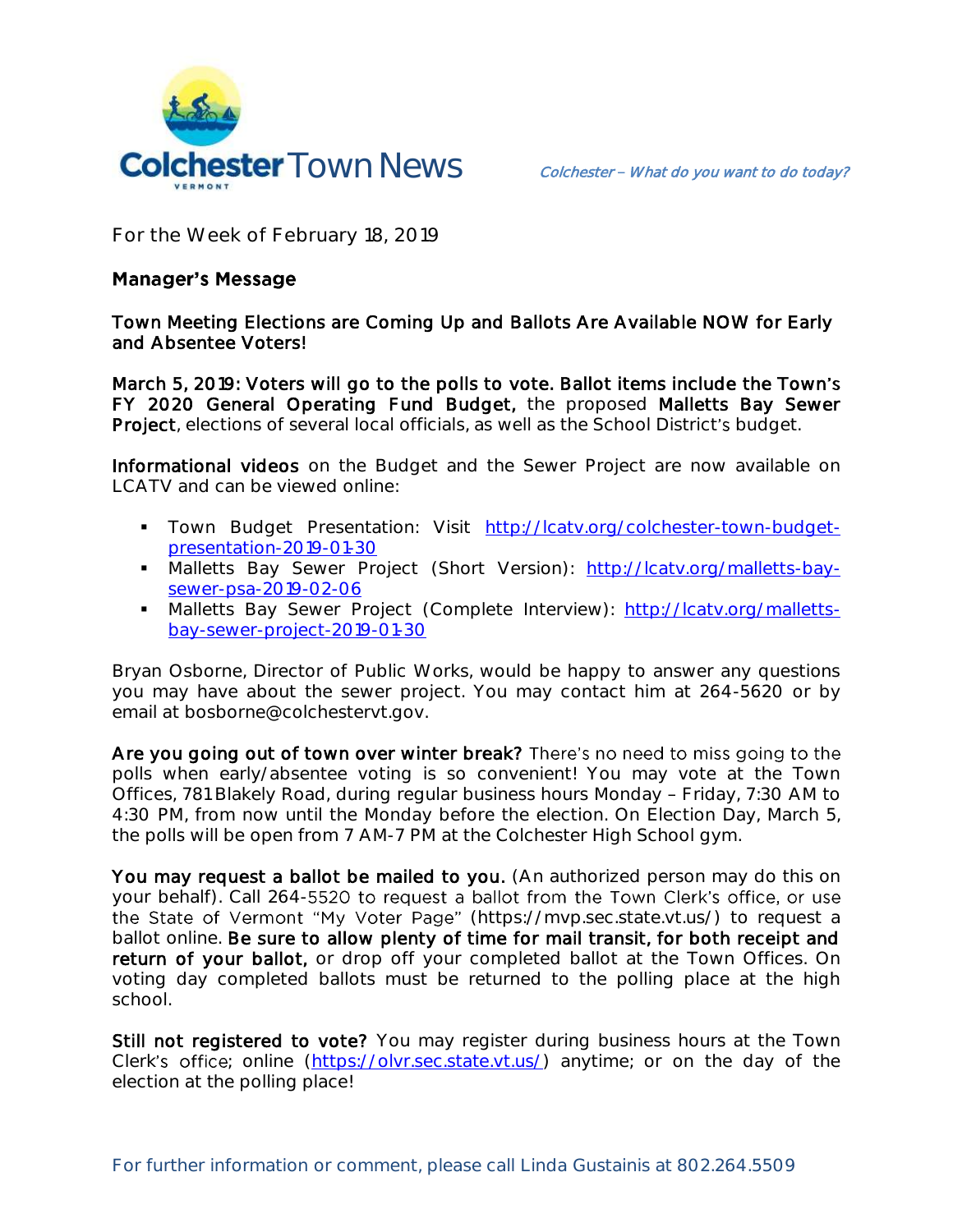

**Burnham Memorial Library Kelly McCagg, Director**

Here are some of the exciting programs we have coming up at Burnham Library in March:

- Tax Help with AARP Volunteers: Saturdays, 9:15 AM-1:15 PM, by appointment<br>only. AARP's Tax Aide Service volunteers file taxes for seniors and lower income households for free! Call 264-5660 to make an appointment-slots fill quickly.
- VTReads 2019 I Have a Dream: Wednesday March 20, 6 PM. We kick off Vermont Reads with Dr. Martin Luther King's "I Have a Dream" speech, followed by a book/speech discussion. Most suitable for teens and adults, but all are welcome at the discretion of adult guardians. Borrow a copy of the book near the adult services desk and let us know if you will attend.
- **Free One-on-One Tutoring**: Saturdays, 9:00-11:30 AM. Students from the Albany College of Pharmacy and Health Sciences tutor kids in grades 1-6 in reading, math, and science, at the library. Available to other grades in certain subjects. Call 264-5660 to sign up.
- **Intro to Mango Languages:** Monday, March 4, 6 PM. Come for an overview on how you can learn a new language at home. Sign up and be eligible for our mini raffle of mango-themed goodies!
- Young Adult Advisory Board: Monday, March 11, 6 PM. Teens grades 6-12 volunteer to plan some teen library programs!
- FREE Practice ACT Test: Saturday, March 23, 9 AM. It's the first full-length practice test of the season with Princeton Review. Call the library to sign up!
- Get The Most Out of Your Social Security Benefits: Wednesday, March 27, 5:30-7:00 PM. We can help you gain a better understanding of your social security benefits. R.S.V.P: at www.JoAnnThibault.com or call 802-662-4923.

Sign up for our e-newsletter to get all the latest library happenings via your email inbox. https://colchestervt.gov/718/Our-eNewsletter

For more about Burnham Library events visit<http://colchestervt.gov/library> or call (802) 264-5660.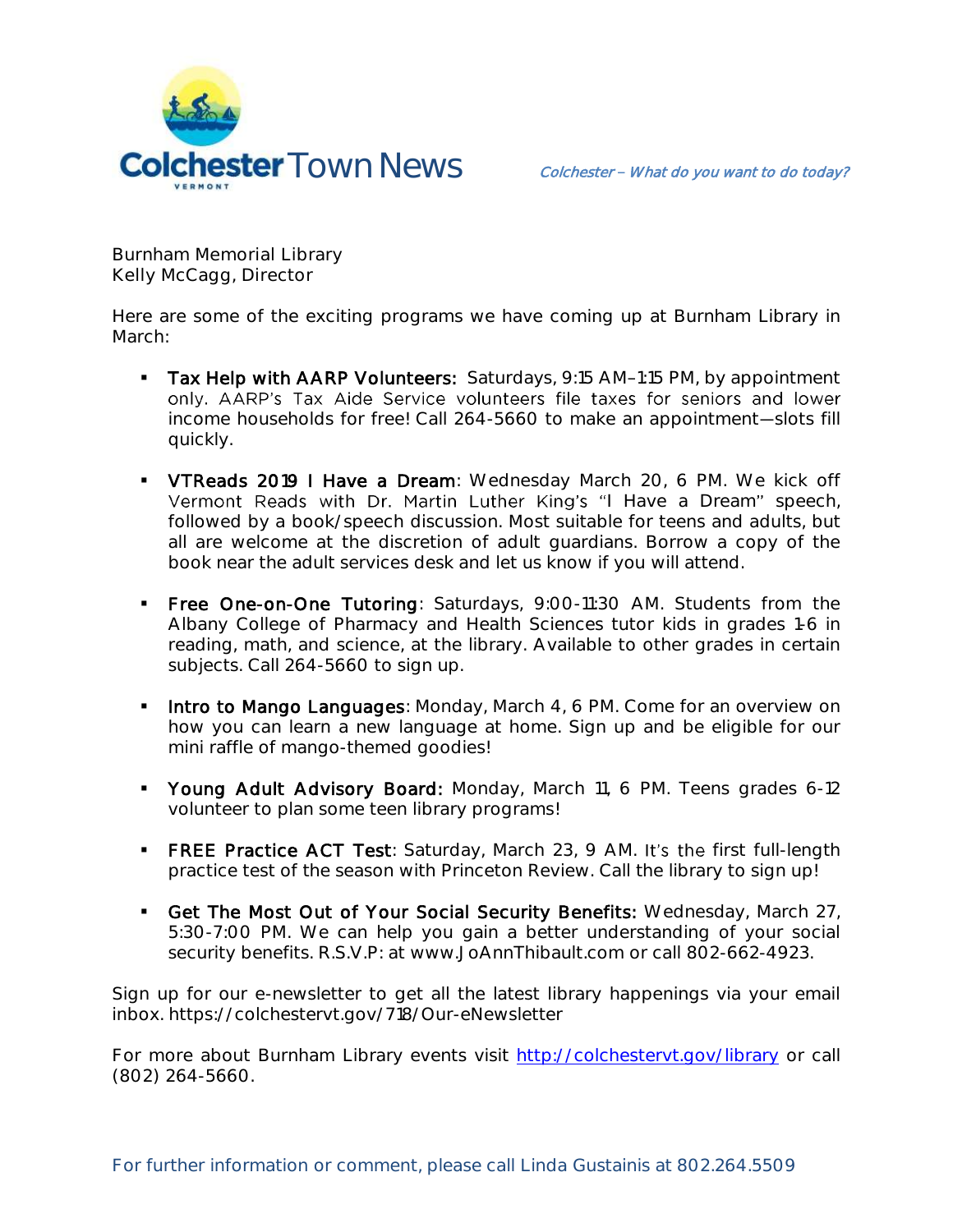

**Parks and Recreation Department Glen Cuttitta, Director**

There are plenty of fun, new things to do and learn in programs offered through the Parks and Recreation Department! Check out these March programs coming up at the Bayside Activity Center:

## Safety Programs:

- $\blacksquare$  My Safe Life (Ages 7 9) March 4, 8:00 AM 2:30 PM
- $\blacksquare$  Home Alone (Ages 9 12) March 5, 9:00 AM 3:30 PM
- See p. 11 of the program catalog for details.

Cooking:

Middle Eastern Cuisine (Ages  $18+$ ): March 6, 5:00 - 8:00 PM.

See p.24 for details.

## Sports:

**2019 Lacrosse Season!** Sign up before March 1 to take advantage of the early bird rate. Boys' Teams and Girls' Teams are offered for Gr. 3 & 4, 5 & 6, and 7 & 8. Season starts March 25.

See p.17 for details.

## Fun Stuff!

- $\blacksquare$  Dr. Suess' Birthday Bash! (Ages 4 7): March 9, 9:30 11:30 AM. See p. 10 for details.
- Preschool PJ Party (Ages  $3 5$ ): March 3, 10:00 11:30 AM See p. 7 for details.

Register online for programs at<http://bit.ly/WebTracColchester>

We'd like to thank all of the youth athletes and volunteer coaches in our Youth Basketball Program for a great 2018/2019 season! We are so proud of all of the accomplishments and progress we witnessed this year and for all of your positive attitudes and good sportsmanship. We're already looking forward to next year!

We are still seeking at least one more adult to join our team of "Walk with Ease" instructors. Training begins in March and is offered at no cost through a grant from NRPA. The goal is to help older adults form a healthy lifestyle and walk a greater distance with balance and confidence using a six-week program. If you are interested in this training, please contact Mike LaPan at [mlapan@colchestervt.gov](mailto:mlapan@colchestervt.gov) or 802-264-5648.

For more about Parks & Rec visit [http://colchestervt.gov/recreation](http://colchestervt.gov/Recreation/parksNRec.shtml) or call (802) 264-5640.